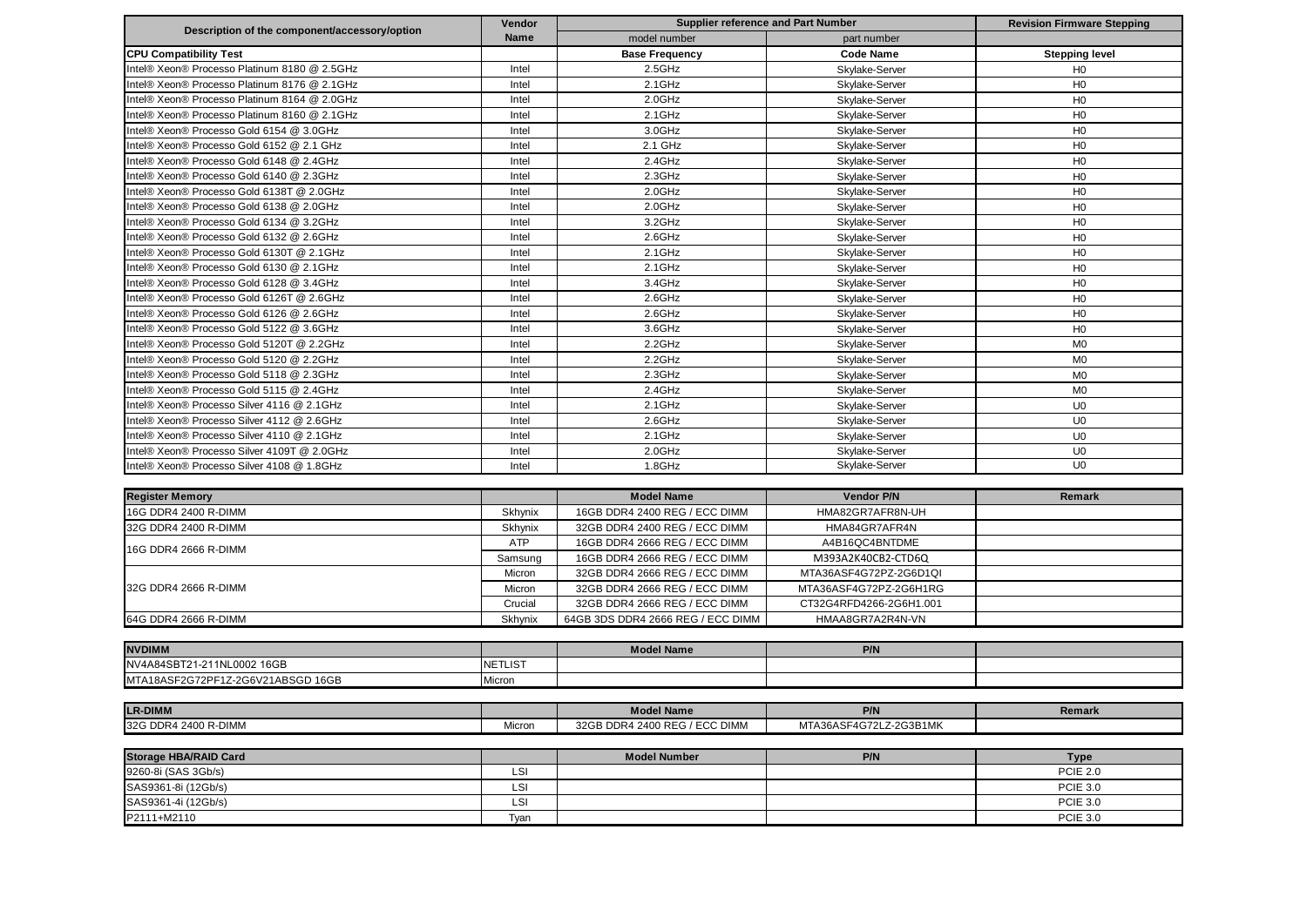| <b>PCIE NIC</b>                |                 | <b>Model Number</b> | P/N | <b>Type</b>     |
|--------------------------------|-----------------|---------------------|-----|-----------------|
| P1115                          | Tyan            |                     |     | <b>PCIE 2.0</b> |
| P <sub>1103</sub>              | Tyan            |                     |     | <b>PCIE 1.0</b> |
| EXP19301CTG1P20(82574L)(P1201) | Intel           |                     |     | <b>PCIE 1.0</b> |
| EXPX9501FXSRGP5                | Intel           |                     |     | <b>PCIE 1.0</b> |
| E63065(X520)                   | Intel           |                     |     | <b>PCIE 2.0</b> |
| <b>INTEL X540T1</b>            | Intel           |                     |     | <b>PCIE 2.0</b> |
| INTEL i350T2                   | Intel           |                     |     | <b>PCIE 2.0</b> |
| INTEL 82599EB                  | Intel           |                     |     | <b>PCIE 2.0</b> |
| X550-T2                        | Intel           |                     |     | <b>PCIE 3.0</b> |
| <b>BCM957414A</b>              | <b>Broadcom</b> |                     |     | <b>PCIE 3.0</b> |
| QL41212HLCU (25 Gbps)          | Qlogic          |                     |     | <b>PCIE 3.0</b> |

| <b>Graphic Device</b>    |              | <b>Model Number</b>      | P/N | Гуре                |
|--------------------------|--------------|--------------------------|-----|---------------------|
| ASUS GEFORCE GTX680 DC2O | ASUS         | ASUS GEFORCE GTX680 DC2O |     | PCIE3.0             |
| ASUS GEFORCE 8400        | ASUS         | ASUS GEFORCE 8400        |     | PCIE <sub>2.0</sub> |
| <b>GTX 1080Ti</b>        | <b>PNY</b>   | GTX 1080Ti               |     | PCIE3.0             |
| <b>RTX 2080 TI</b>       | <b>PNY</b>   | RTX 2080 TI              |     | PCIE3.0             |
| RTX 2080TI - 11GB        | <b>ZOTAC</b> | RTX 2080TI - 11GB        |     | PCIE3.0             |

| <b>GPU Device</b> |               | <b>Model Number</b> | P/N | Туре    |
|-------------------|---------------|---------------------|-----|---------|
| M40               | <b>NVIDIA</b> | M40                 |     | PCIE3.0 |
| P <sub>100</sub>  | <b>NVIDIA</b> | <b>P100</b>         |     | PCIE3.0 |
| <b>Mi25</b>       | <b>AMD</b>    | Mi <sub>25</sub>    |     | PCIE3.0 |

| <b>SATA 3.5" HDD</b>                           |                        | Model Number   | P/N | Type |
|------------------------------------------------|------------------------|----------------|-----|------|
| Samsung 3.5" SATA HDD HE103SL 1TB              | Samsung                | <b>HE103SL</b> |     |      |
| Seagate 3.5" SATA HDD ST3000NC000 3TB          | Seagate                | ST3000NC000    |     |      |
| Seagate 3.5" SATA HDD ST4000NM0024 4TB         | Seagate                | ST4000NM0024   |     |      |
| Western Digital 3.5" SATA HDD WD5003ABYX 500GB | <b>Western Digital</b> | WD5003ABYX     |     |      |

| <b>SATA 2.5" HDD</b>                    |         | <b>Model Number</b> | 77 IN | Typ∈ |
|-----------------------------------------|---------|---------------------|-------|------|
| HDD ST91000640NS 1TB<br>Seagate<br>5A L | Seagate | ST91000640NS        |       |      |

| <b>SAS 2.5" HDD</b>                          |         | <b>Model Number</b> | P/N | Type |
|----------------------------------------------|---------|---------------------|-----|------|
| TOSHIBA 2.5"<br>5" SAS HDD AL14SEB120N 1.2TB | Toshiba | AL14SEB120N         |     |      |

| <b>SATA 2.5" SSD</b>                |         | <b>Model Name</b> | P/N | Remark |
|-------------------------------------|---------|-------------------|-----|--------|
| Intel 2.5" SSD SSDSC2BW240H6 240GB  | Intel   | SSDSC2BW240H6     |     |        |
| Micron 2.5" SSD MTFDDAK1T0MBF 1TB   | Micron  | MTFDDAK1T0MBF     |     |        |
| Sandisk 2.5" SSD SD7SB7S-960G 960GB | Sandisk | SD7SB7S-960G      |     |        |
| Sandisk 2.5" SSD SD7SB3Q-256G 256GB | Sandisk | SD7SB3Q-256G      |     |        |
| Sandisk 2.5" SSD SD7SB2Q-512G 512GB | Sandisk | SD7SB2Q-512G      |     |        |

| M.2(SATA)               |           | Model Number       | P/N | Туре |
|-------------------------|-----------|--------------------|-----|------|
| SSDSCKJB760G7ES 760GB   | Inte      | SSDSCKJB760G7ES    |     |      |
| <b>TS32GMTS400 32GB</b> | Transcend | <b>TS32GMTS400</b> |     |      |

| <b>M.2 (NVMe)</b>     |        | <b>Model Number</b> | P/N | <b>Type</b> |
|-----------------------|--------|---------------------|-----|-------------|
| SSDPEKKW128G7X1 128GB | Intel  | SSDPEKKW128G7X1     |     |             |
| APP001T2AN-01TT 1TB   | Apacer | APP001T2AN-01TT     |     |             |